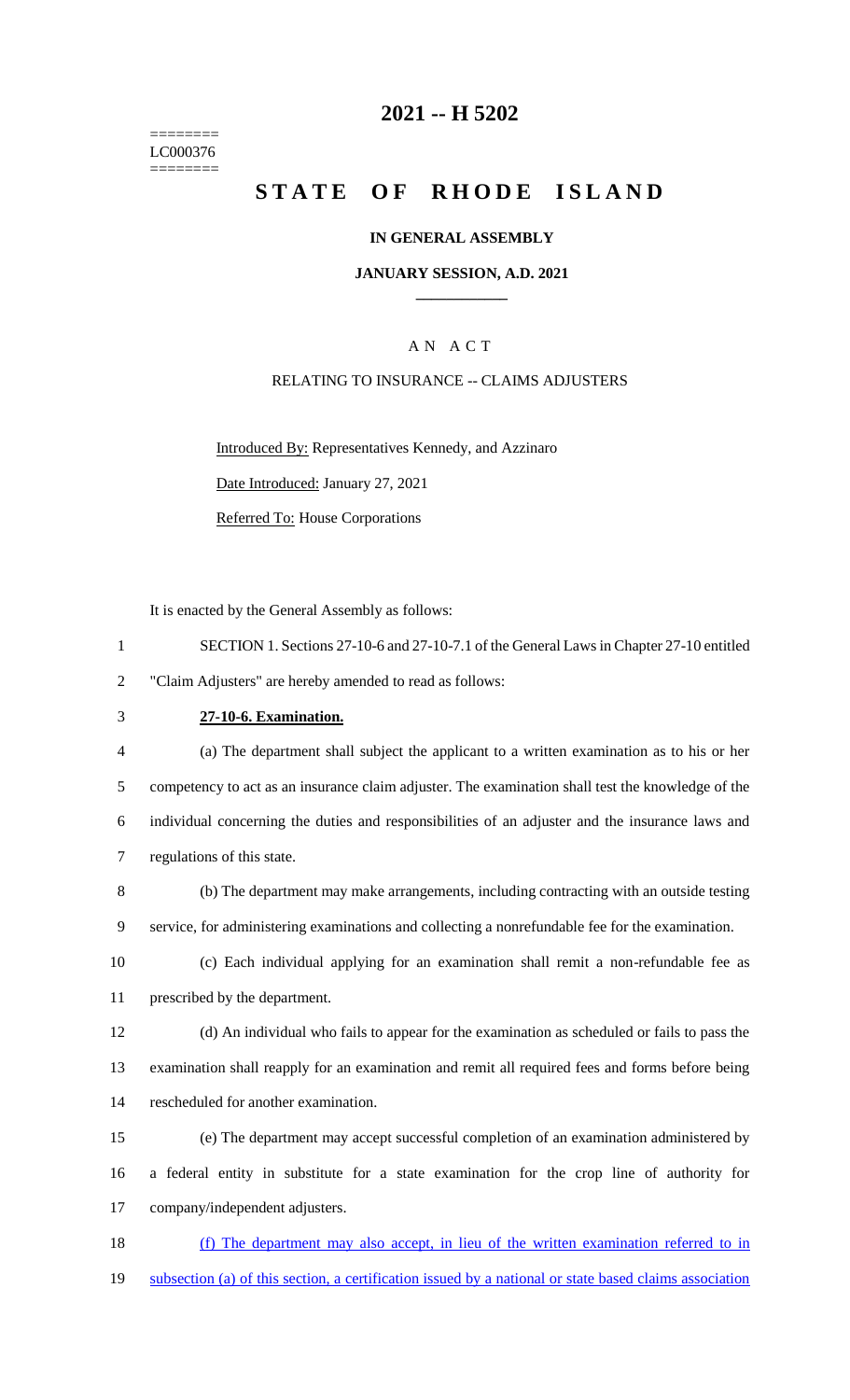1 with a program approved by the department, that includes a proctored exam of sufficient length 2 and rigor to adequately determine the competence of the applicant and any other requirements set by the department of business regulation. **27-10-7.1. Nonresident license reciprocity.** (a) Unless denied licensure, a nonresident person shall receive a nonresident adjuster license if: (1) The person is currently licensed as a resident adjuster and is in good standing in his or her home state; (2) The person has submitted the proper request for licensure and has paid the fees required 10 by § 27-10-3(a)(6); (3) The person has submitted or transmitted to the department the appropriate, completed application for licensure for the equivalent type of license and lines of authority; and (4) The person's home state awards non-resident adjuster licenses to residents of this state on the same basis. (b) The insurance commissioner may verify the adjuster's licensing status through the database maintained by the NAIC, its affiliates, or subsidiaries. (c) As a condition to continuation of an adjuster license issued under this section, the licensee shall maintain a resident adjuster license in his or her home state. The non-resident adjuster license issued under this section shall terminate and be surrendered immediately if the home state adjuster license terminates for any reason, unless the adjuster has been issued a license as a resident adjuster in his or her new home state. Notification to any state where a non-resident license is issued must be made as soon as possible, yet no later than thirty (30) days of change in new state resident license. The licensee shall include new and old addresses in the notification to the department. A new state resident license is required for non-resident licenses to remain valid. The new state resident license must have reciprocity with the licensing non-resident state(s) for the non-resident license not to terminate. (d) The department may grant a nonresident license to an adjuster that holds a current certificate issued by a national or state based claims association with a program, approved by the 29 department, that includes at a minimum, a proctored exam of sufficient length and rigor to adequately determine the competence of the applicant and any other requirements set by the 31 department of business regulation. SECTION 2. This act shall take effect upon passage.

#### ======== LC000376 ========